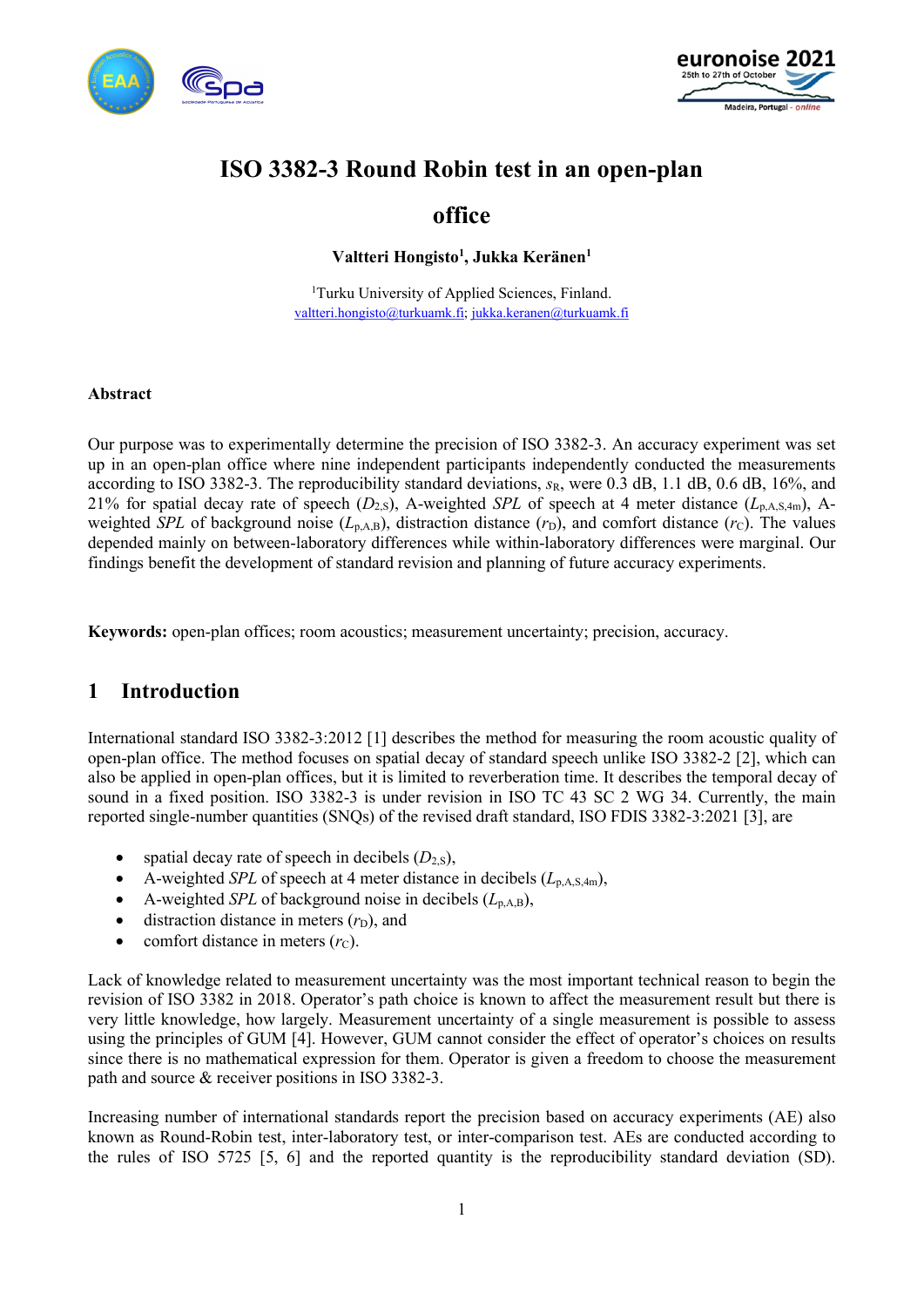

Hongisto et al. [7] conducted the first AE of ISO 3382-3 to fill the gap in knowledge. The purpose of this paper is to summarize their findings.

## 2 Materials and methods

An AE was arranged in an open-plan office involving 12 workstations in Turku, Finland (Fig. 1). ISO 5725 suggests that 8-15 participants should participate an AE. Therefore, 12 participants were invited to join. Finally, nine participants conducted the measurements according to ISO 3382-3 and provided the required data to the AE managers. Each participant conducted the measurement independently during different days. Each participant conducted the measurement in two Settings A and B having different screen heights (117 and 147 cm, respectively) between workstations (see dashed line of Figure 1). Manager of the AE changed the screen heights. Since the office was relatively small, we advised the participants to choose a single path and then to conduct the measurement to both directions along the same path in both Settings. In both Settings, the reported value was the mean of the two opposite directions.

Outlier analyses revealed that  $1-2$  participants reported deviations from the mean of the other participants. Therefore, the reported results are based on either seven  $(L_{p,A,S,4m}, r_D,$  and  $r_C$ ) or eight  $(D_{2,S}$  and  $L_{p,A,B})$ participants.

The main outcome of the work is the reproducibility SD, 
$$
s_R
$$
 [dB]. It is defined by  
\n
$$
s_R = \sqrt{s_r^2 + s_L^2}
$$
\n(1)

where  $s_L$  [dB] is the between-laboratory SD, and  $s_L$  [dB] is the repeatability SD. The former is based on the values reported by the seven or eight participants of the AE. The latter is based on five repeated measurements along the same path conducted by a single participant. It is expected that  $s_L > s_F$ , because  $s_r$ depends only on the variations in the physical measurements while  $s<sub>L</sub>$  depends also on path choice.



Figure 1 – Principal layout of the open-plan office. Orange line represents the most usual measurement path.

## 3 Results

The mean and standard deviation in Settings A and B is shown in Table 1. The single-number values reported by the participants in Setting B are visualized in Fig. 2. Setting A is not shown due to very similar values. The main outcomes of the AE are shown in Table 2. The values are the maximum SDs of either Setting A or B. That is, the larger value was chosen to avoid any underestimation of precision.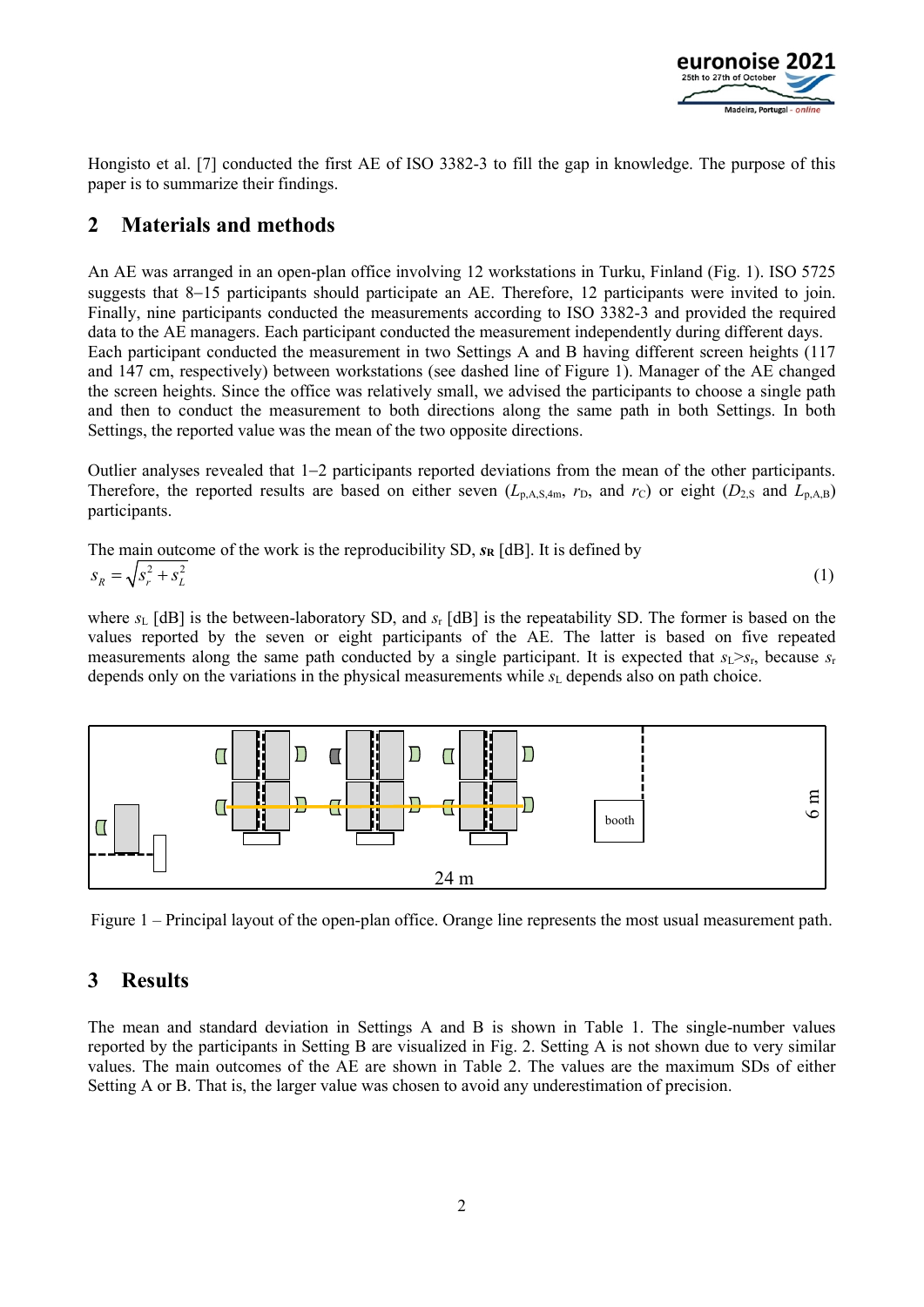

| Setting | Quantity | $D_{2,\mathrm{S}}^{\mathrm{a}}$ | h<br>$L_{\rm p,A,S,4m}$ | $L_{\rm p,A,B}^{\rm a}$ | $r_{\rm D}^{\rm b}$ | $r_c$ <sup>b</sup> |
|---------|----------|---------------------------------|-------------------------|-------------------------|---------------------|--------------------|
| А       | M        | 3.7                             | 52.4                    | 37.9                    | 15.3                | 16.8               |
| A       | $S_{L}$  | 0.3                             | 0.9                     | 0.4                     | 2.3                 | 2.8                |
| В       | M        | 3.7                             | 52.5                    | 37.6                    | 14.7                | 16.8               |
| В       | $S_{L}$  | 0.3                             |                         | 0.6                     |                     | 3.4                |

Table 1 – The mean  $(M)$  and the SD  $(s_L)$  over the N participants in Settings A and B.



 $a$  N=8.  $b$  N=7

Figure 2 – Single-number values reported by the participants in Setting B. Each value represents the mean of two single-number values obtained in two opposite measurement directions along the same path.

Table 2 – The main results of the AE, i.e., between-laboratory SD  $(s_L)$ , repeatability SD  $(s_r)$ , and reproducibility SD  $(s_R)$ .

| Single-number quantity  | SL. | Λr   | SΒ  |
|-------------------------|-----|------|-----|
| $D_{2,S}$ [dB]          | 0.3 | 0.03 | 0.3 |
| $L_{\rm p,A,S,4m}$ [dB] |     | 0.04 |     |
| $L_{\rm p,A,B}$ [dB]    | 0.6 | 0.19 | U.b |
| $r_{\rm D}$ [%]         |     | 3.9  |     |
| $r_{\rm C}$ [%]         |     |      |     |

#### 4 Discussion

Our study summarizes the first AE concerning international standard ISO 3382-3. More detailed information is found in Ref. [7]. We believe that our results represent the precision of revised ISO 3382-3 well and our results can be applied in the revision of ISO 3382-3 standard.

However, further research is needed because ISO 5725 recommends that AEs should preferably be conducted using two extreme levels of each SNQ. This means that the AE should involve at least two offices: one with poor performance and the other with extremely high performance. Although we attempted to solve this by using two Settings (A and B), their performances (Table 1) were too similar: they do not represent extreme levels obtained with ISO 3382-3.